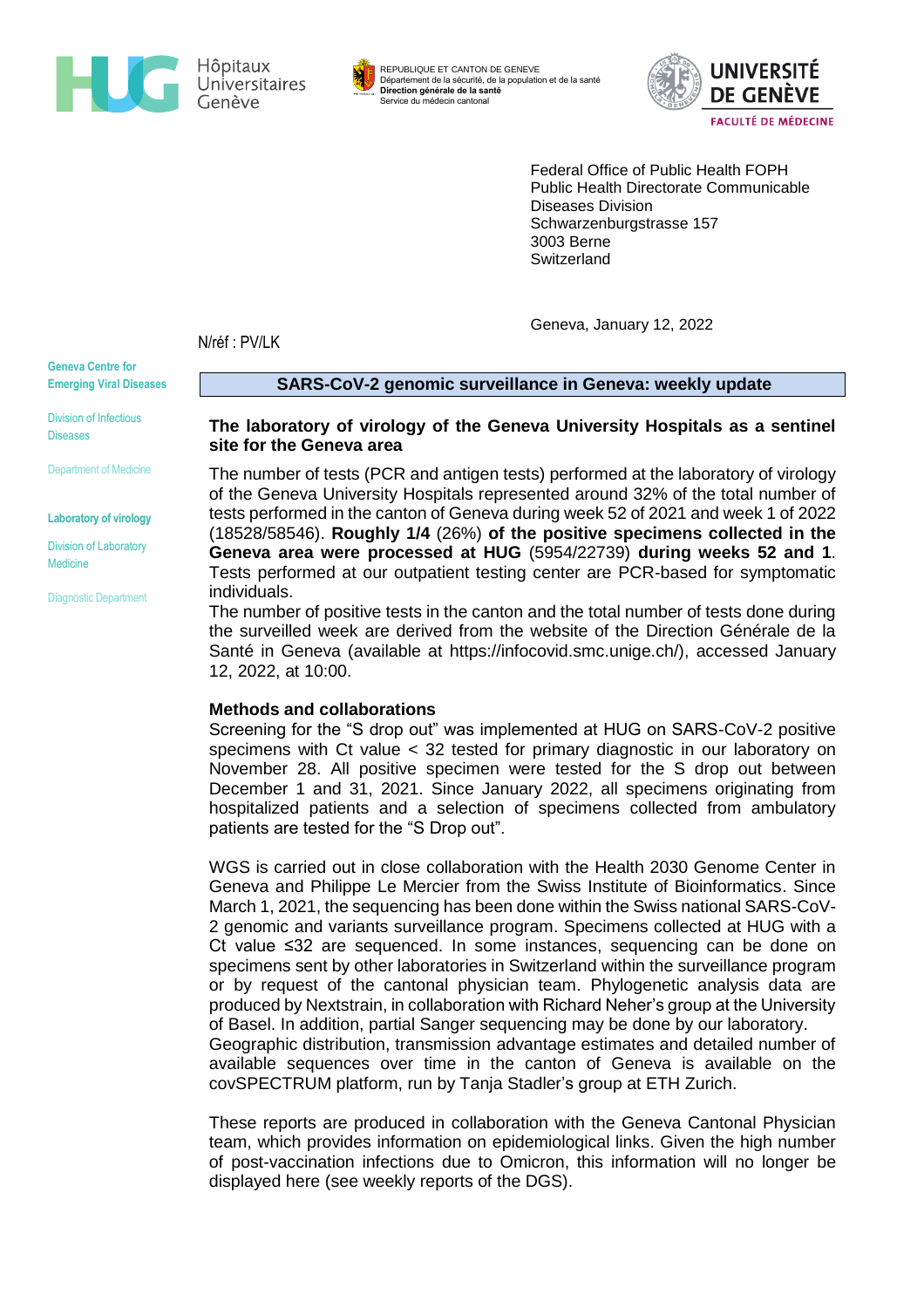

During week 52 of 2021 and week 1 of 2022, the **absolute number of positive SARS-CoV-2 tests continued its steep increase**. The mean positivity rate of tests performed at our laboratory was around 33% on average during this period. This represent a doubling of the positivity rate compared to Christmas week 50 of 2021.

# At our **outpatient symptomatic testing center**, the **mean positivity rate continued to increase and oscillated between 60 and 70% on average over the last 14 days**.

The positivity rate peaked at 84% on January 9 at our symptomatic outpatient testing center (228/272).

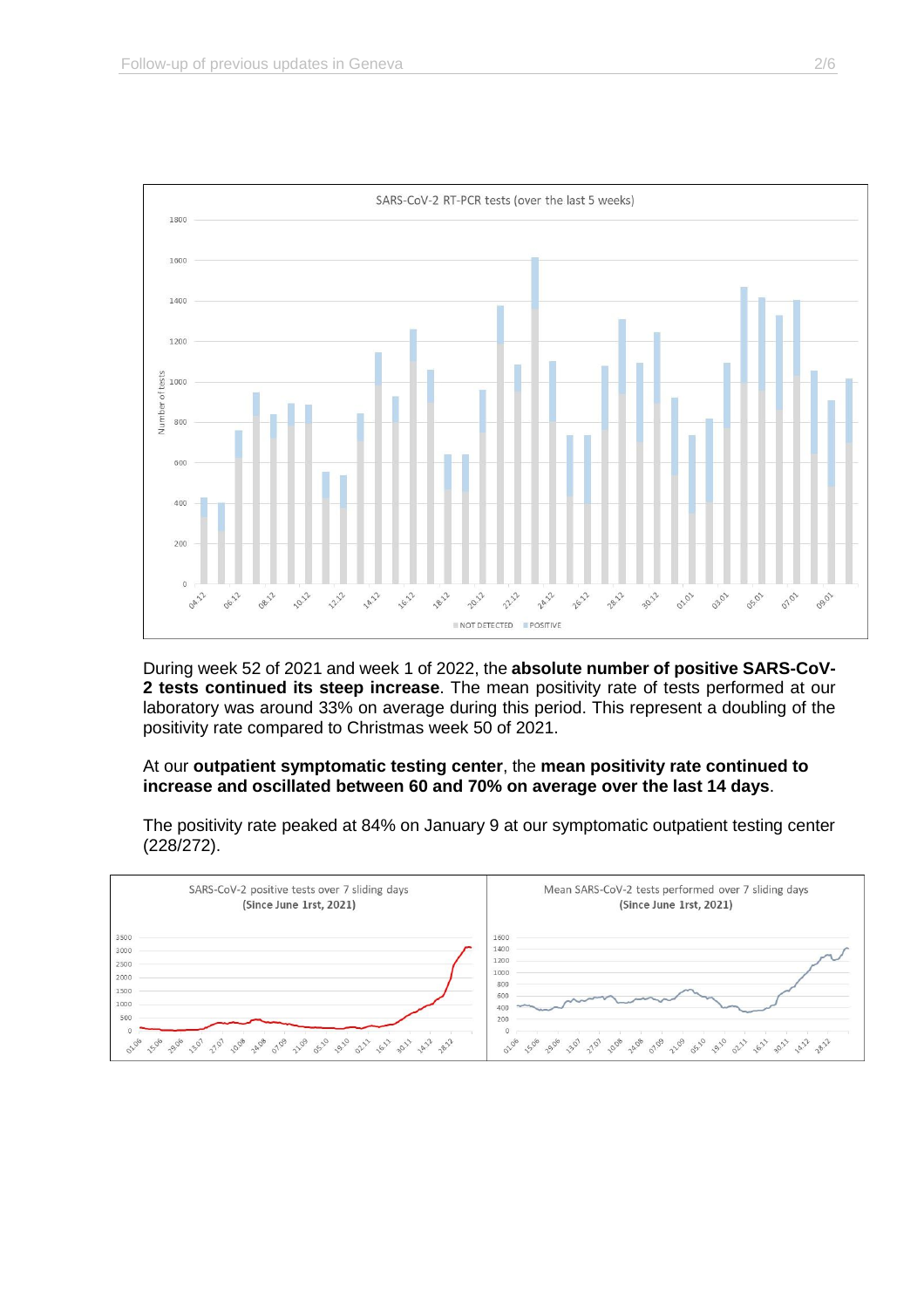# **Screening for the "S drop out" as a proxy for the Omicron B.1.1.529 variant**





We use the Taqpath RT-PCR assay on SARS-CoV-2 positive samples with Ct value < 32 to detect the so called "S gene dropout" (the S gene PCR target is not amplified, while the two other targets are detected). This constellation currently indicates the presence of the Omicron variant with a high probability. Whole genome sequencing performed on SARS-CoV-2 positive samples allows for definitive confirmation. The daily evolution of the proportion of the "S gene dropout" among SARS-CoV-2 samples tested with the Taqpath assay is displayed in the graph above. Since January  $1<sup>st</sup>$ , 2022 samples included come exclusively from adult people screened at our outpatient testing centers.

**Omicron replaced Delta over a period of 3-4 weeks in the Geneva area, as shown by the proportion of the** samples displaying the "S drop out" and therefore suspected as **Omicron specimens**.

**For epidemiological data, please refer to the weekly report of the cantonal physician team. Omicron is largely circulating in the community, and the very high positivity rate observed among symptomatic patients reflects the saturation of testing centers capacities and thus underdiagnosis of SARS-CoV-2 infections in the community.**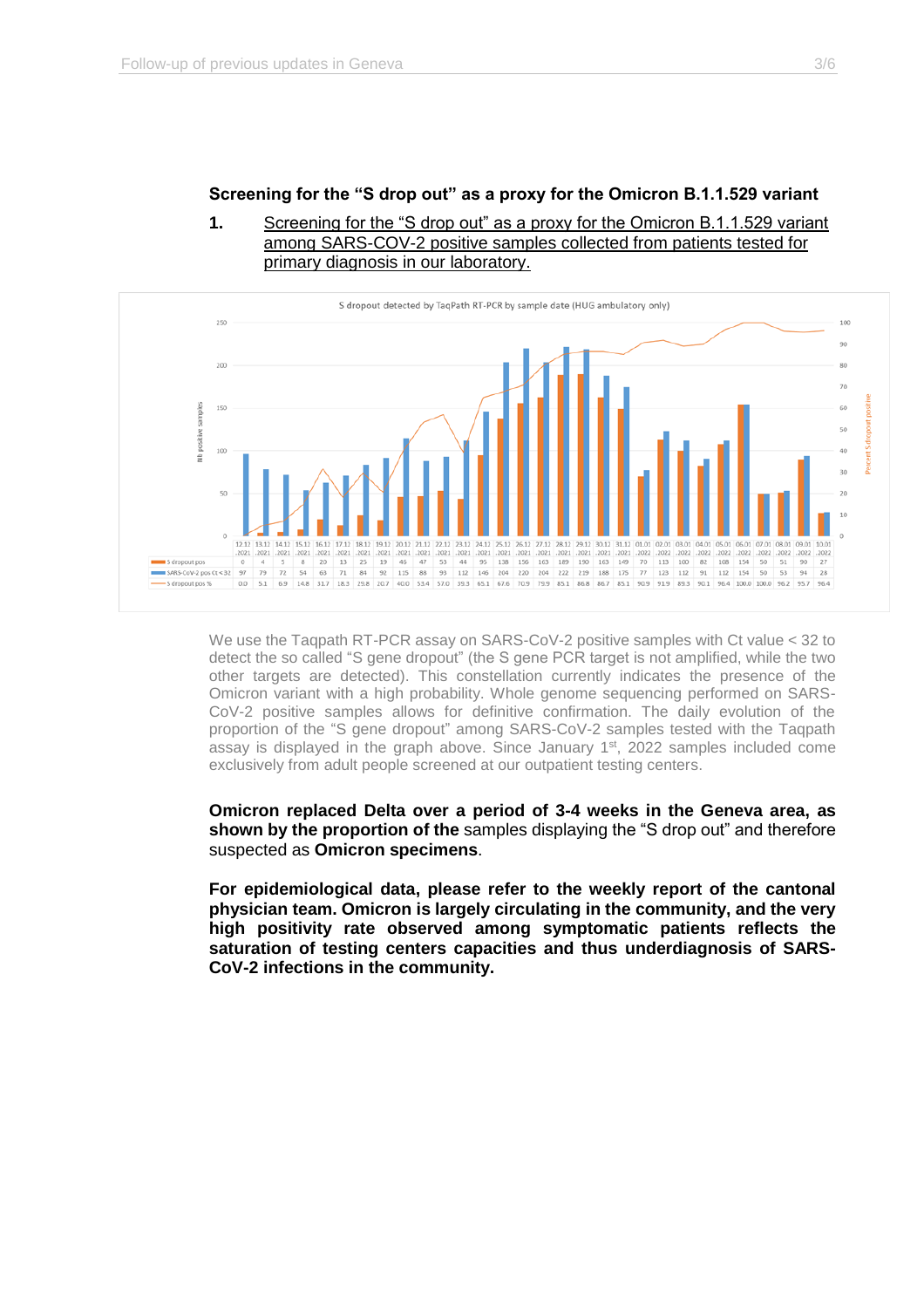



**Among hospitalized patients,** as expected due to the delay between infection and hospital admission due to COVID complications, **the proportion of samples positive for Omicron reached 80% at the end of week 1.**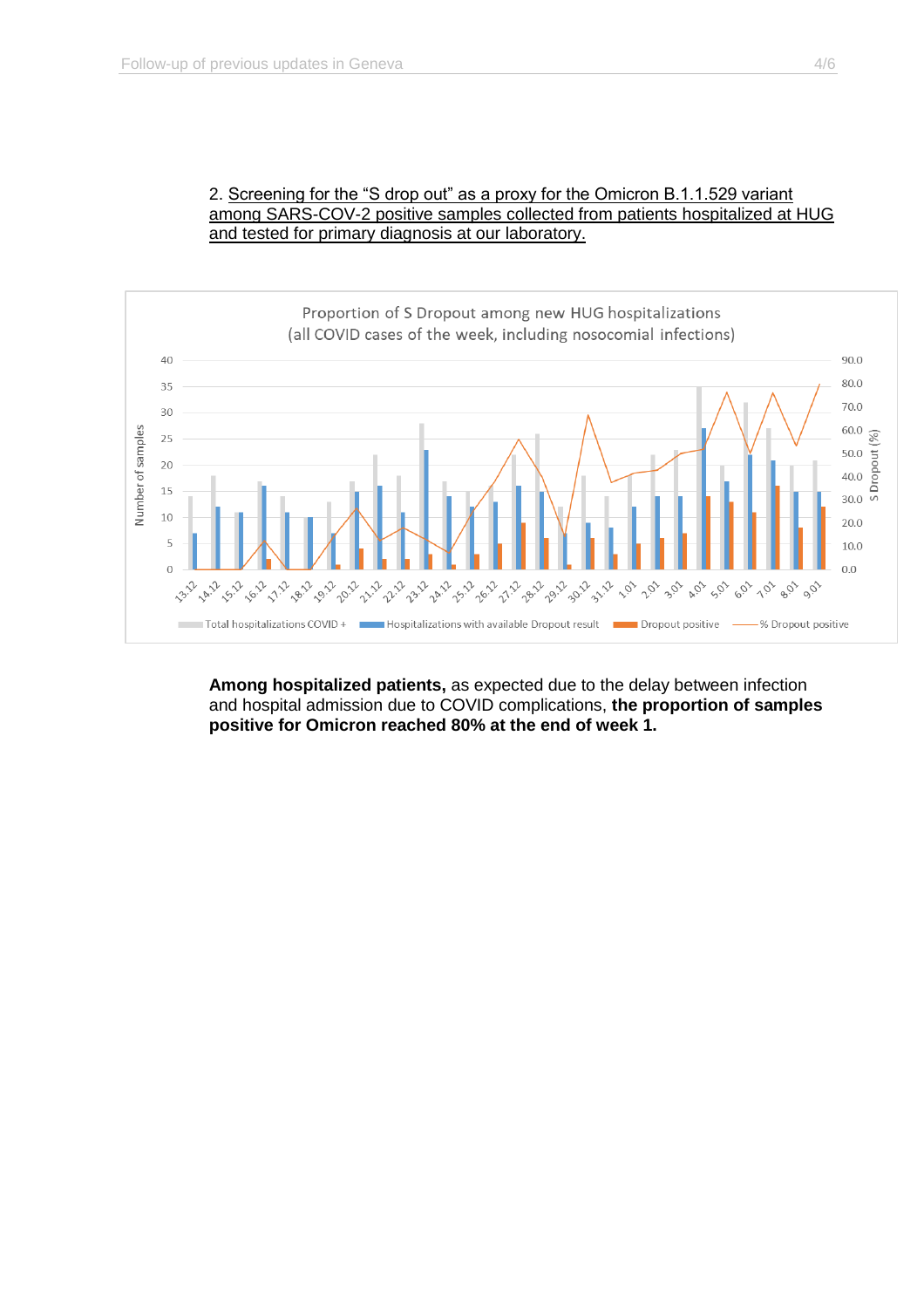

# **SARS-CoV-2 lineages identified by whole-genome sequencing at HUG from samples (Ct value ≤32) collected from Geneva residents**

Results of WGS of 1490 sequences submitted to GISAID between October 18 and December 5, 2021.

\*Partial data for week 52 (December 27, 2021 to January 2, 2022), as sequencing is still ongoing. Numbers will be updated in the next report.

# **Whole genome sequencing confirmed the progressive replacement of Delta by Omicron.**

**Omicron sequences were detected since week 47, at a proportion progressively increasing over time.** More results are awaited for week 52, due to the intrinsic delay of sequencing.

All Omicron sequences belonged to the BA.1 sub-lineage (and therefore displayed the S Dropout), confirming that the "S Dropout" can still be used as a proxy for Omicron.

Note that 31% (73/231) Omicron sequencing available from the last sequencing batch carried the R346K polymorphism, which is a marker of Omicron diversity and sub-lineage spread, which will be closely surveilled.

Available Delta sequences were much more variable, as was previously observed, with over 25% of the sequences displaying at least 2 mutations compared to the Delta reference. This reflects the progressive accumulation of selected mutations of a variant which evolved over time. Among them, 9 sequences carried the E484Q mutation within the AY.70 Delta sub-lineage.